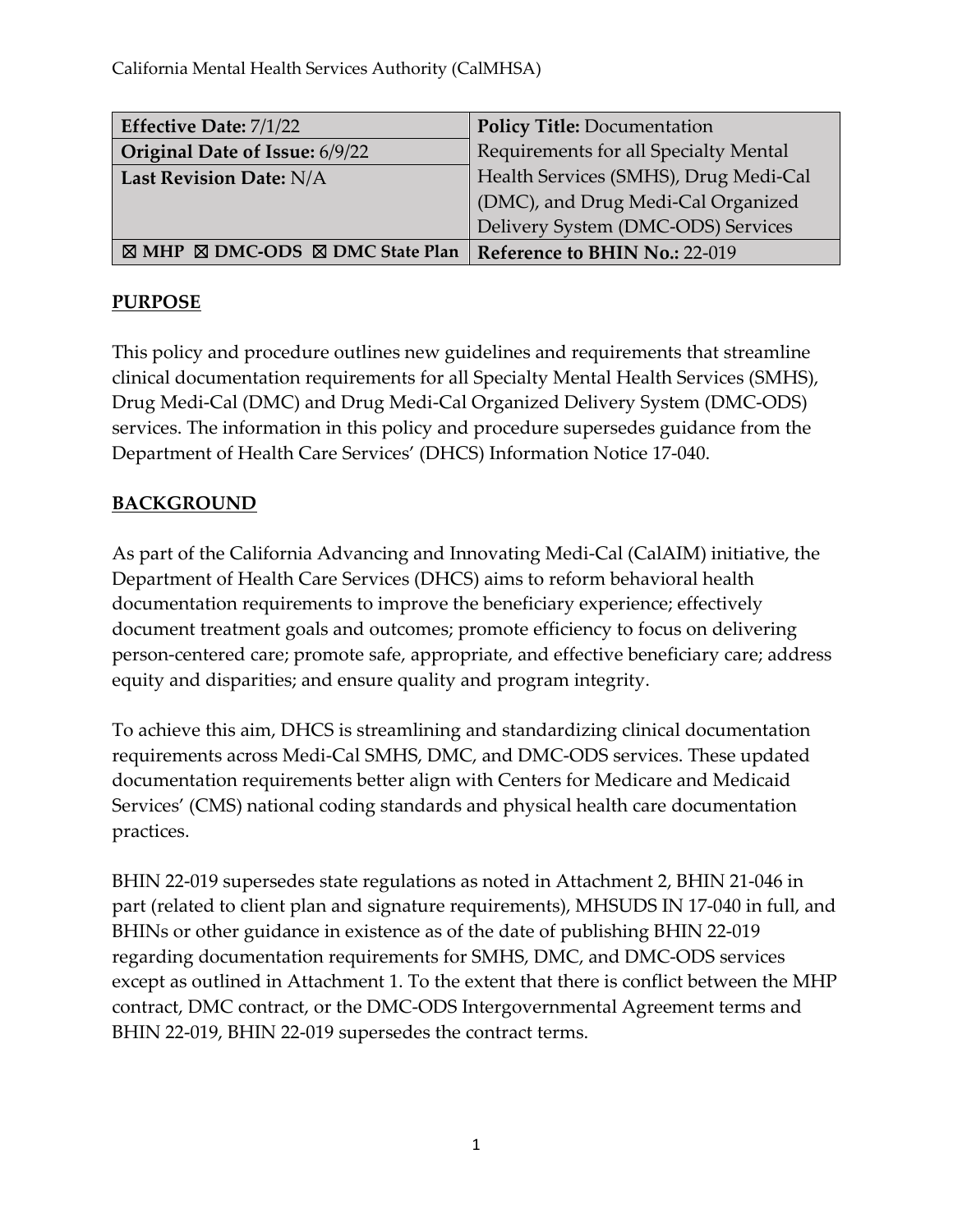## **POLICY**

Effective July 1, 2022, the chart documentation requirements for all SMHS, DMC, and DMC-ODS services are as established in the procedure below. Deviations from compliance with documentation standards outlined below will require corrective action plans. Recoupment shall be focused on fraud, waste, and abuse.<sup>[1](#page-1-0)</sup>

DHCS removed client plan requirements from SMHS and treatment plan requirements from DMC and DMC-ODS, with the exception of continued requirements specifically noted in Attachment 1 and replaced them with these new behavioral health documentation requirements, including problem list and progress notes requirements. The specific forms utilized for the assessment domains, problem list, or progress notes are up to the county's discretion.

Services shall be provided in the least restrictive setting and shall be consistent with the goals of recovery and resiliency, learning and development, and enhanced selfsufficiency.

#### **PROCEDURE**

#### **I. Standardized Assessment Requirements**

#### A. SMHS

- a. The MHP requires providers to use the uniform assessment domains as identified below. For beneficiaries under the age of 21, the Child and Adolescent Needs and Strengths (CANS) Assessment tool may be utilized to help inform the assessment domain requirements.
- b. The time period for providers to complete an initial assessment and subsequent assessments for SMHS are up to clinical discretion; however, providers shall complete assessments within a reasonable time and in accordance with generally accepted standards of practice.
- c. Services provided prior to determination of a diagnosis, during the assessment, or prior to determination of whether Non-Specialty Mental Health Services (NSMHS) or SMHS access criteria are met are

<span id="page-1-0"></span><sup>1</sup> Fraud and abuse are defined in Code of Federal Regulations, Title 42, § 455.2 and W&I Code, section 14107.11, subdivision (d). Definitions for "fraud," "waste," and "abuse" can also be found in the Medicare Managed Care Manual.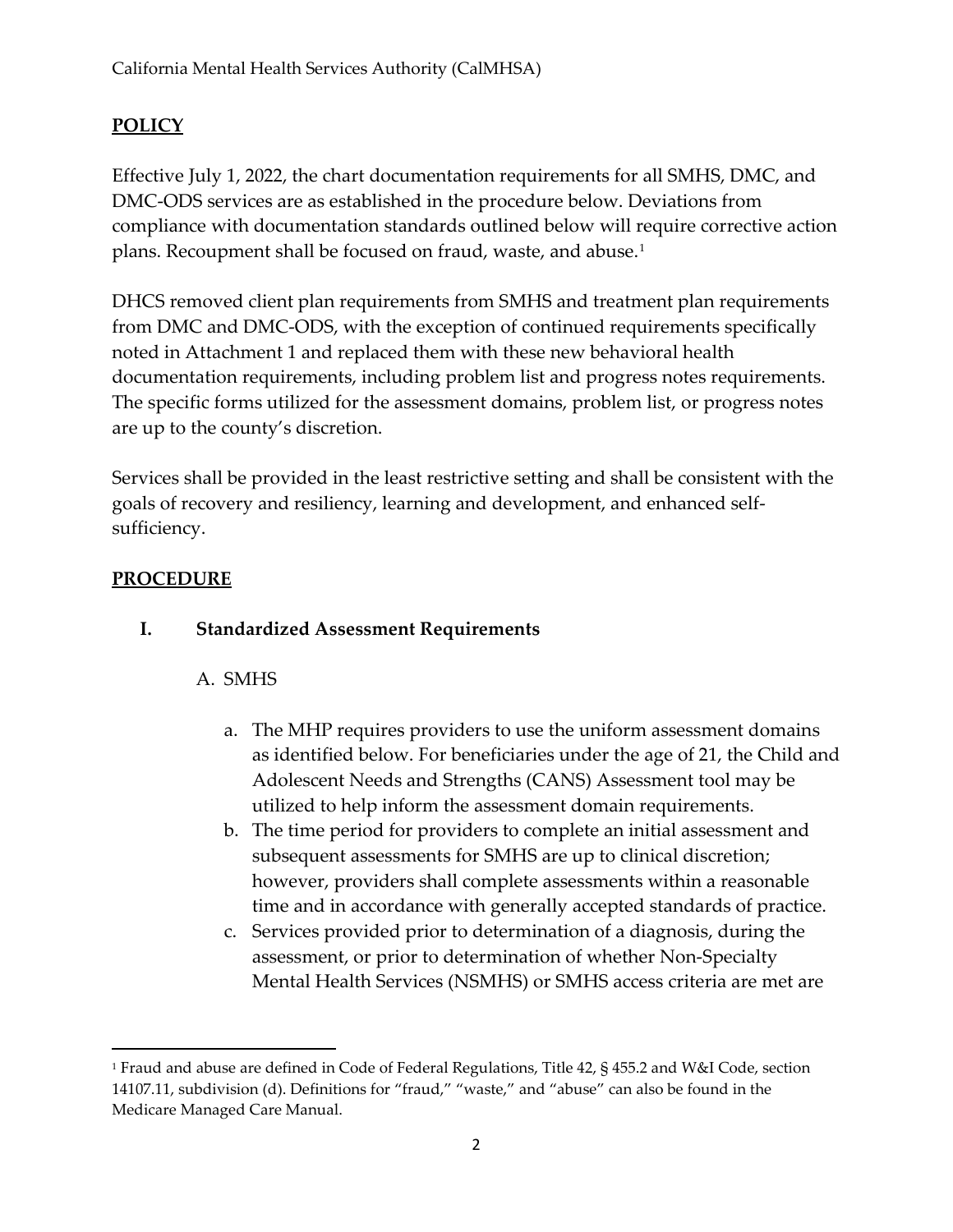covered and reimbursable, even if the assessment ultimately indicates the beneficiary does not meet criteria for SMHS.<sup>[2](#page-2-0)</sup>

- d. The assessment shall include a typed or legibly printed name and signature of the service provider and date of signature.
- e. The assessment shall include the provider's determination of medical necessity and recommendation for services. The problem list and progress note requirements identified below shall support the medical necessity of each service provided.
- f. The diagnosis, Mental Status Exam (MSE), medication history, and assessment of relevant conditions and psychosocial factors affecting the beneficiary's physical and mental health must be completed by a provider, operating in his/her scope of practice under California State law, who is licensed, registered, waivered, and/or under the direction of a licensed mental health professional as defined in the State Plan.
- g. The MHP may designate certain other qualified providers to contribute to the assessment, including gathering the beneficiary's mental health and medical history, substance exposure and use, and identifying strengths, risks, and barriers to achieving goals.<sup>[3](#page-2-1)</sup>
- B. DMC and DMC-ODS
	- a. Counties shall require providers to use the American Society of Addiction Medicine (ASAM) Criteria assessment for DMC and DMC-ODS beneficiaries.
	- b. The assessment shall include a typed or legibly printed name and signature of the service provider and date of signature.
	- c. The assessment shall include the provider's determination of medical necessity and recommendation for services. The problem list and progress note requirements identified below shall support the medical necessity of each service provided.
	- d. Covered and clinically appropriate DMC and DMC-ODS services (except for residential treatment services) are Medi-Cal reimbursable for up to 30 days following the first visit with a Licensed Practitioner of the Healing Arts (LPHA) or registered/certified counselor, whether or not a diagnosis for Substance-Related and Addictive Disorders from the current Diagnostic and Statistical Manual (DSM) is established, or up to 60 days if the beneficiary is under age 21, or if a provider

<span id="page-2-0"></span><sup>2</sup> For more detailed information on this policy refer to the No Wrong Door BHIN 22-011.

<span id="page-2-1"></span><sup>3</sup> Cal. Code Regs., tit. 9, § 1840.344; California State Plan, Sec. 3, Att. 3.1-A, Supp. 3, pp. 2m-p; California State Plan Section 3, Att.3.1-B, Supp. 2, pp. 15-17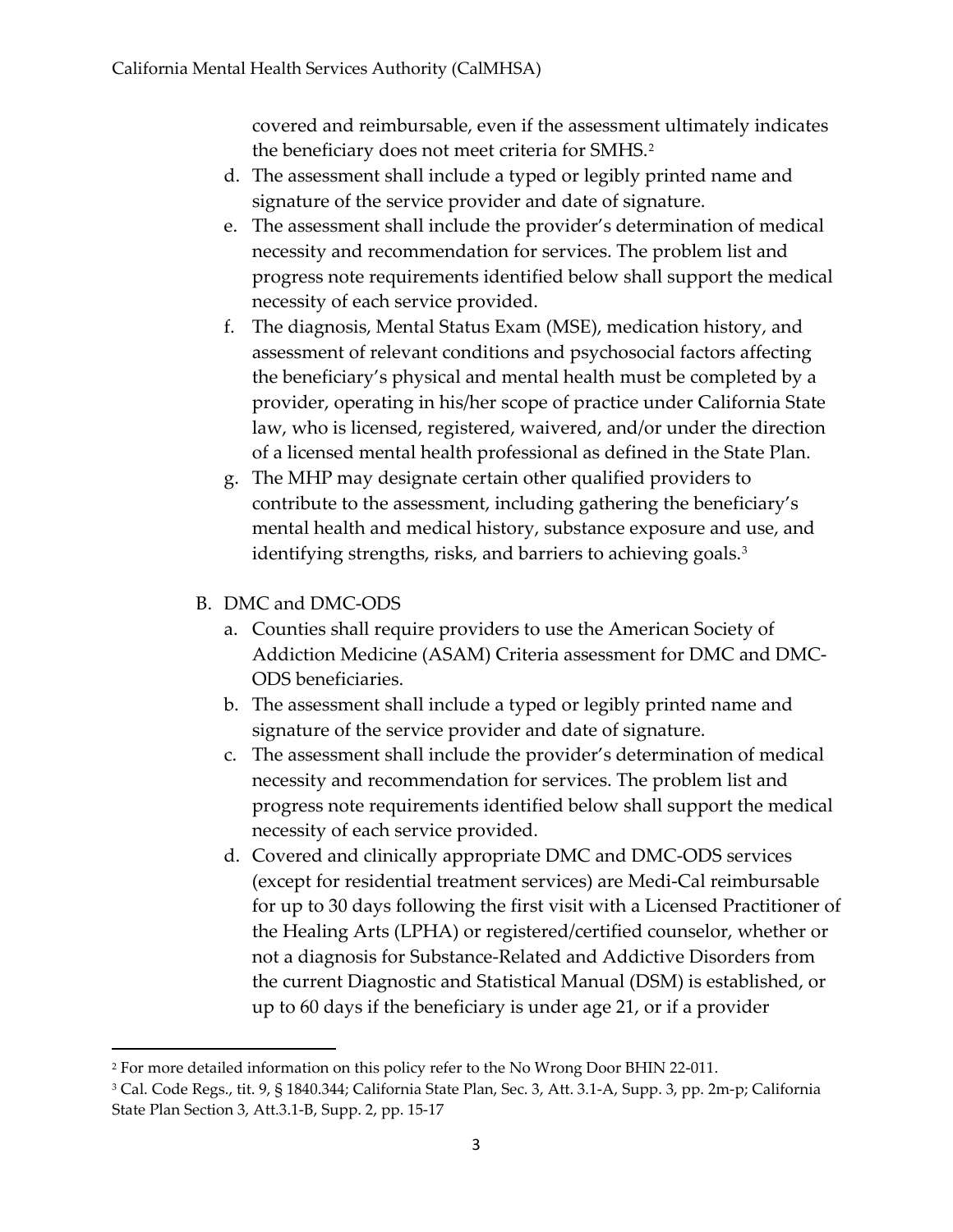documents that the client is experiencing homelessness and therefore requires additional time to complete the assessment.

e. If a beneficiary withdraws from treatment prior to establishing a DSM diagnosis for Substance-Related and Addictive Disorders, and later returns, the 30-day or 60-day time period starts over. Assessments shall be updated as clinically appropriate when the beneficiary's condition changes.[4](#page-3-0)

## **II. SMHS Assessment Domain Requirements**

The SMHS assessment shall include the following seven required domains. Providers shall document the domains in the SMHS assessment in the beneficiary's medical record. Providers shall complete the assessment within a reasonable time and in accordance with generally accepted standards of practice.

Domain 1:

- Presenting Problem(s)
- Current Mental Status
- History of Presenting Problem(s)
- Beneficiary-Identified Impairment(s)

#### Domain 2:

• Trauma

## Domain 3:

- Behavioral Health History
- Comorbidity

## Domain 4:

- Medical History
- Current Medications
- Comorbidity with Behavioral Health

## Domain 5:

- Social and Life Circumstances
- Culture/Religion/Spirituality

<span id="page-3-0"></span><sup>4</sup> Additional information on assessment requirements can be found in BHIN 21-071 (DMC) and BHIN 21- 075 (DMC-ODS).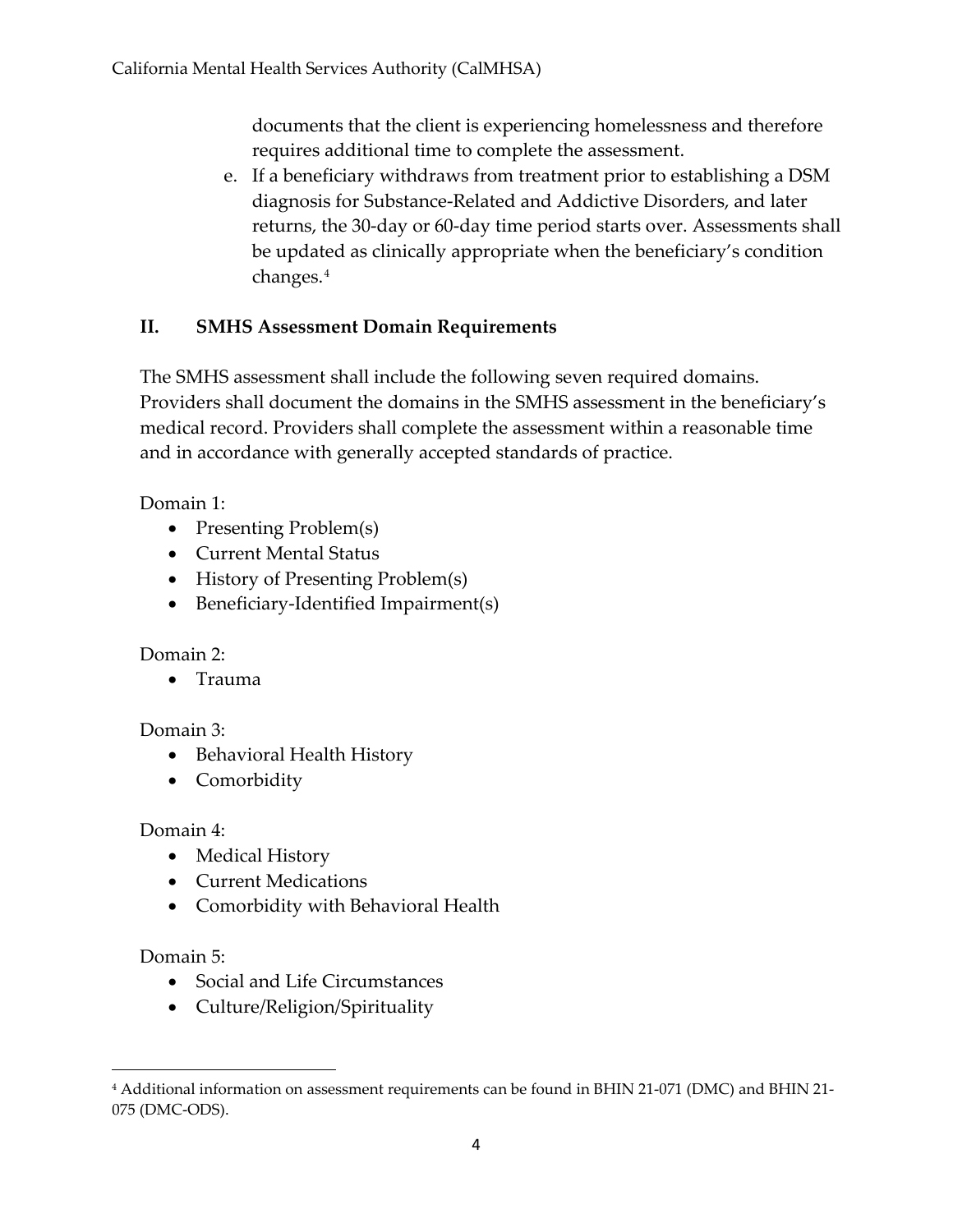Domain 6:

• Strengths, Risk Behaviors, and Safety Factors

Domain 7:

- Clinical Summary and Recommendations
- Diagnostic Impression
- Medical Necessity Determination/Level of Care/Access Criteria

# **III. SMHS, DMC, and DMC-ODS Problem List**

- A. The provider(s) responsible for the beneficiary's care shall create and maintain a problem list.
- B. The problem list is a list of symptoms, conditions, diagnoses, and/or risk factors identified through assessment, psychiatric diagnostic evaluation, crisis encounters, or other types of service encounters.
- C. A problem identified during a service encounter may be addressed by the service provider during that service encounter, and subsequently added to the problem list.
- D. The problem list shall be updated on an ongoing basis to reflect the current presentation of the beneficiary.
- E. The problem list shall include, but is not limited to, the following:
	- Diagnoses identified by a provider acting within their scope of practice, if any.
		- o Diagnosis-specific specifiers from the current DSM shall be included with the diagnosis, when applicable.
	- Problems identified by a provider acting within their scope of practice, if any.
	- Problems or illnesses identified by the beneficiary and/or significant support person, if any.
	- The name and title of the provider who identified, added, or removed the problem, and the date the problem was identified/added or removed.
- F. Providers shall add to or remove problems from the problem list when there is a relevant change to a beneficiary's condition.
- G. DHCS does not require the problem list to be updated within a specific timeframe or have a requirement about how frequently the problem list should be updated after a problem has initially been added. However,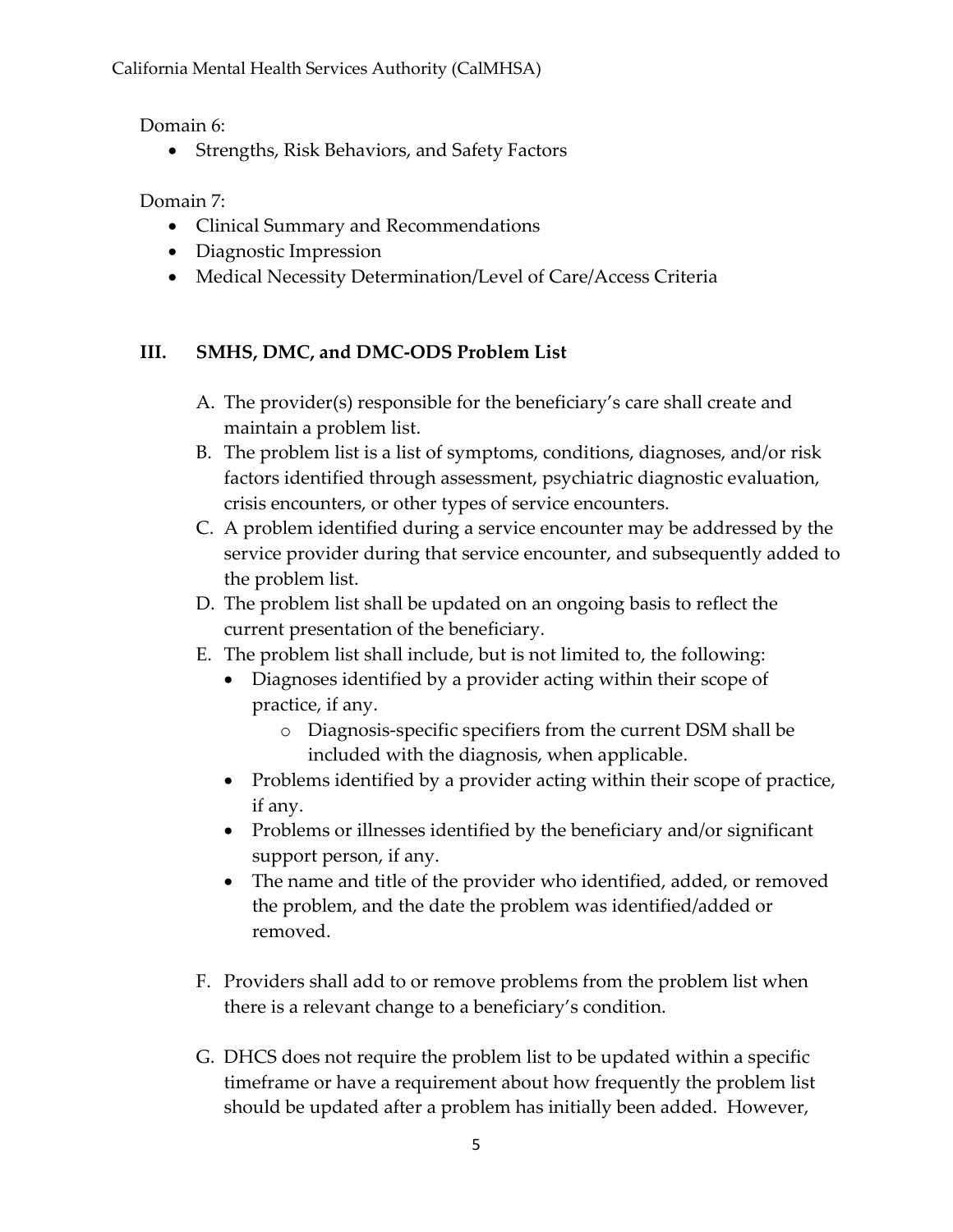providers shall update the problem list within a reasonable time and in accordance with generally accepted standards of practice.

## **IV. SMHS, DMC, and DMC-ODS Progress Notes**

- A. Providers shall create progress notes for the provision of all SMHS, DMC and DMC-ODS services. Each progress note shall provide sufficient detail to support the service code selected for the service type as indicated by the service code description.
- B. Progress notes shall include:
	- The type of service rendered.
	- A narrative describing the service, including how the service addressed the beneficiary's behavioral health need (e.g., symptom, condition, diagnosis, and/or risk factors).
	- The date that the service was provided to the beneficiary.
	- Duration of the service, including travel and documentation time.
	- Location of the beneficiary at the time of receiving the service.
	- A typed or legibly printed name and signature of the service provider and date of signature.
	- $\bullet$  ICD 10 code.<sup>[5](#page-5-0)</sup>
	- Current Procedural Terminology (CPT) or Healthcare Common Procedure Coding System (HCPCS) code as consistent with current guidance.
	- Next steps including, but not limited to, planned action steps by the provider or by the beneficiary, collaboration with the beneficiary, collaboration with other provider(s) and any update to the problem list as appropriate.
- C. Providers shall complete progress notes within 3 business days of providing a service, with the exception of notes for crisis services, which shall be completed within 24 hours.
- D. Providers shall complete a daily progress note for services that are billed on a daily basis, such as residential and day treatment services (including

<span id="page-5-0"></span><sup>5</sup> For valid Medi-Cal claims, appropriate ICD-10 and HCPCS/CPT codes must appear in the clinical record, associated with each encounter and consistent with the description in the progress note. For further guidance on coding during the assessment process, refer to the Code Selection Prior to Diagnosis BHIN.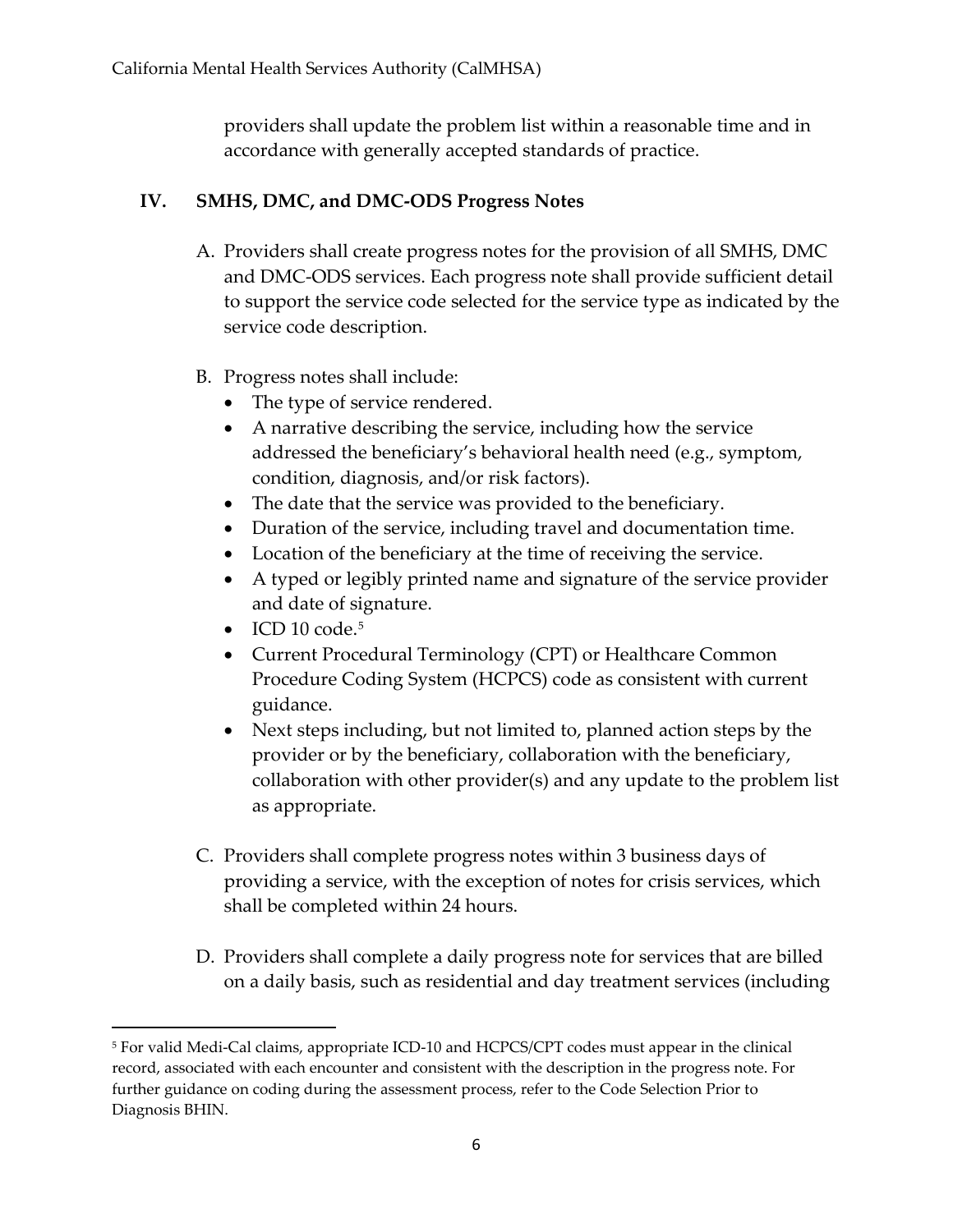therapeutic foster care, day treatment intensive, and day rehabilitation). Weekly summaries are no longer be required for day rehabilitation and day treatment intensive.

E. When a group service is rendered, a list of participants is required to be documented and maintained by the Plan or provider. Should more than one provider render a group service, one progress note may be completed for a group session and signed by one provider. While one progress note with one provider signature is acceptable for a group activity where multiple providers are involved, the progress note shall clearly document the specific involvement and the specific amount of time of involvement of each provider of the group activity, including documentation time. All other progress note requirements listed above shall also be met.

## **V. Treatment and Care Planning Requirements**

DHCS removed client plan requirements from SMHS and treatment plan requirements from DMC and DMC-ODS, with the exception of the continued requirements specifically noted in Attachment 1. Several of these care plan requirements remain in effect due to applicable federal regulations or guidance.

#### A. Targeted Case Management

Targeted case management services within SMHS additionally require the development (and periodic revision) of a specific care plan that is based on the information collected through the assessment.<sup>[6](#page-6-0)</sup> The TCM care plan:

• Specifies the goals, treatment, service activities, and assistance to address the negotiated objectives of the plan and the medical, social, educational and other services needed by the beneficiary;

• Includes activities such as ensuring the active participation of the beneficiary, and working with the beneficiary (or the beneficiary's authorized health care decision maker) and others to develop those goals;

• Identifies a course of action to respond to the assessed needs of the beneficiary; and

• Includes development of a transition plan when a beneficiary has achieved the goals of the care plan.

<span id="page-6-0"></span><sup>6</sup> See the California State Plan, Sec. 3, Att. 3.1-A, Supp. 1, pp. 8-17; 42 C.F.R. § 440.169(d)(2) and 42 C.F.R. § 441.18 for more specific guidance.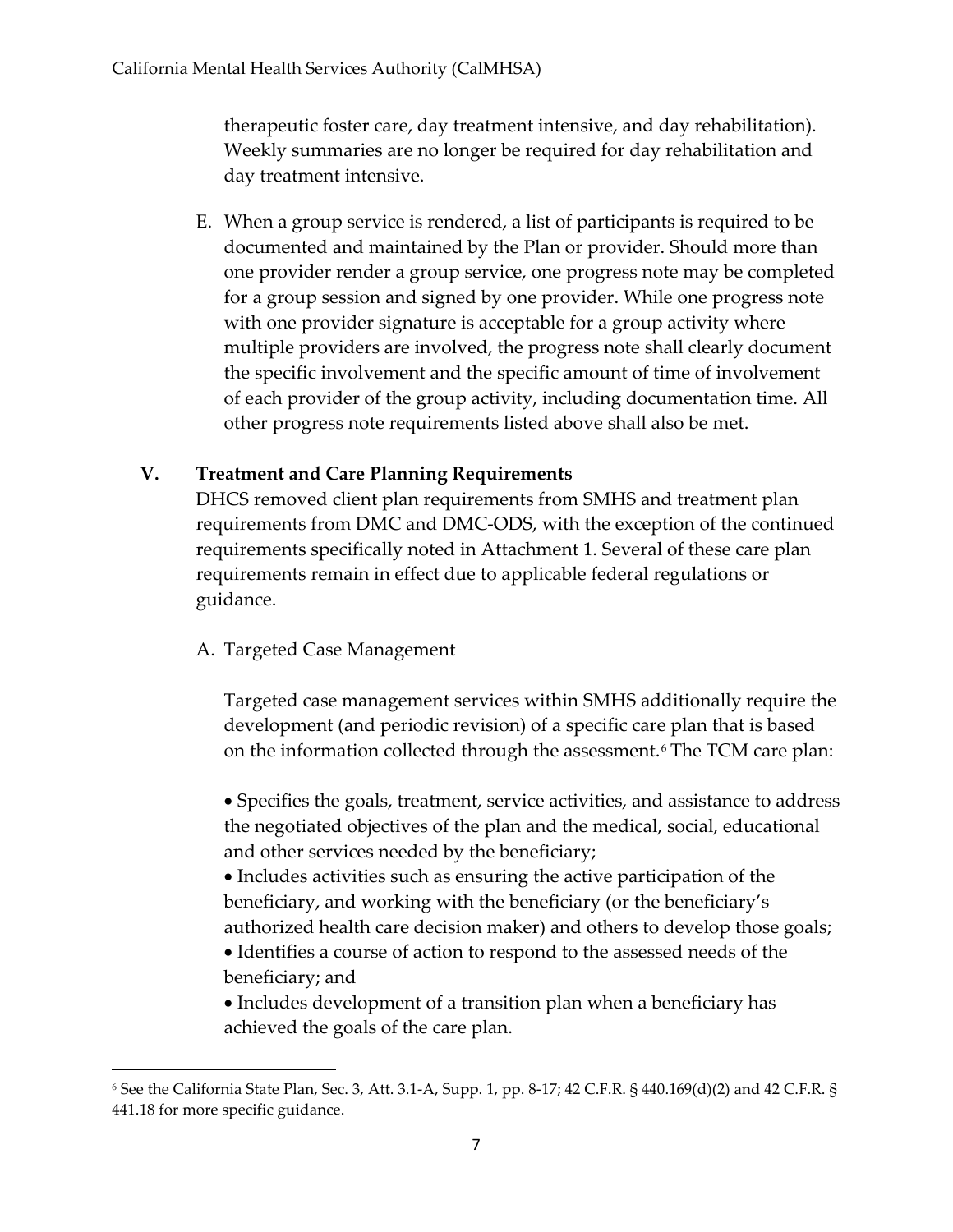These required elements shall be provided in a narrative format in the beneficiary's progress notes.

B. Peer Support Services

Peer support services must be based on an approved plan of care.<sup>[7](#page-7-0)</sup> The plan of care shall be documented within the progress notes in the beneficiary's clinical record and approved by any treating provider who can render reimbursable Medi-Cal services.

C. Additional Treatment and Care Plan Requirements

Requirements for treatment and care planning for additional service types are found in Attachment 1.

#### **VI. Telehealth Consent**

If a visit is provided through telehealth (synchronous audio or video) or telephone, the health care provider is required to confirm consent for the telehealth or telephone service, in writing or verbally, at least once prior to initiating applicable health care services via telehealth to a Medi-Cal beneficiary: an explanation that beneficiaries have the right to access covered services that may be delivered via telehealth through an inperson, face-to-face visit; an explanation that use of telehealth is voluntary and that consent for the use of telehealth can be withdrawn at any time by the Medi-Cal beneficiary without affecting their ability to access covered Medi-Cal services in the future; an explanation of the availability of Medi-Cal coverage for transportation services to in-person visits when other available resources have been reasonably exhausted; and the potential limitations or risks related to receiving services through telehealth as compared to an in-person visit, to the extent any limitations or risks are identified by the provider. The provider must document in the medical record the provision of this information and the client's verbal or written acknowledgment that the information was received.

<span id="page-7-0"></span><sup>7</sup> State Medicaid Director Letter #07-011; California State Plan, Supp. 3 to Att. 3.1-A, pp. 4, 5, 6h, 6i (substance use disorder); p. 2m.1 (SMHS).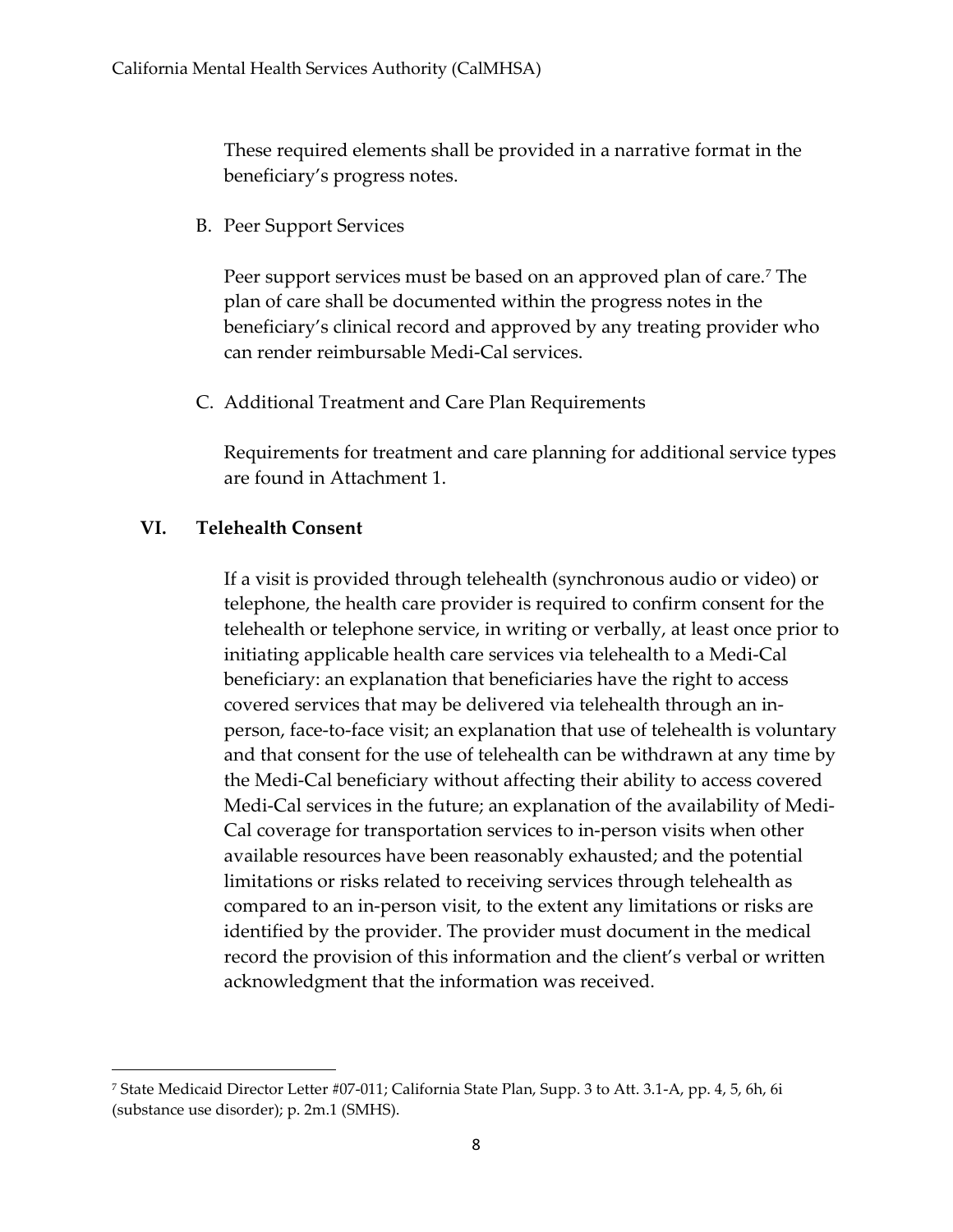## **DEFINITIONS**

**Drug Medi-Cal (DMC):** Drug Medi-Cal is a treatment funding source for eligible Medi-Cal members. In order for Drug Medi-Cal to pay for covered services, eligible Medi-Cal members must receive substance use disorder (SUD) services at a Drug Medi-Cal certified program. SUD services funded by Drug Medi-Cal are listed in Title 22, California Code of Regulations (CCR), Section 51341.1. (d)(1-6). Title 9 and Title 22, CCR govern DMC treatment.

**Drug Medi-Cal Organized Delivery System (DMC-ODS):** The Drug Medi-Cal Organized Delivery System (DMC-ODS) provides a continuum of care modeled after the American Society of Addiction Medicine Criteria for substance use disorder treatment services, enables more local control and accountability, provides greater administrative oversight, creates utilization controls to improve care and efficient use of resources, implements evidenced based practices in substance abuse treatment, and coordinates with other systems of care. This approach provides the beneficiary with access to the care and system interaction needed in order to achieve sustainable recovery. DHCS initially received approval in August 2015 from the Centers for Medicare & Medicaid Services (CMS) to implement the DMC-ODS through the State's prior Section 1115 demonstration. DHCS received approval from CMS on December 29, 2021 to reauthorize the DMC-ODS in the CalAIM Section 1915(b) waiver through December 31, 2026, alongside the State's other Medi-Cal delivery systems: Medi-Cal managed care, dental managed care, and Specialty Mental Health Services (SMHS).

**Fee-For-Service (FFS) Medi-Cal Delivery System:** Under FFS, the state pays enrolled Medi-Cal providers directly for covered services provided to Medi-Cal beneficiaries. FFS providers render services and then submit claims for payment that are adjudicated, processed, and paid (or denied) by the Medi-Cal program's fiscal intermediary.

**Managed Care Plan (MCP):** MCPs are responsible for the Medi-Cal physical healthcare benefit. They are also responsible for a portion of the mental health benefit and must provide specified services to adults diagnosed with a mental health disorder, as defined by the current Diagnostic and Statistical Manual of Mental Disorders (DSM), that results in mild to moderate distress or impairment of mental, emotional, or behavioral functioning. MCPs must also provide medically necessary non-specialty mental health services (NSMHS) to children under the age of 21. MCPs refer to and coordinate with county Mental Health Plans (MHPs) for the delivery of specialty mental health services (SMHS).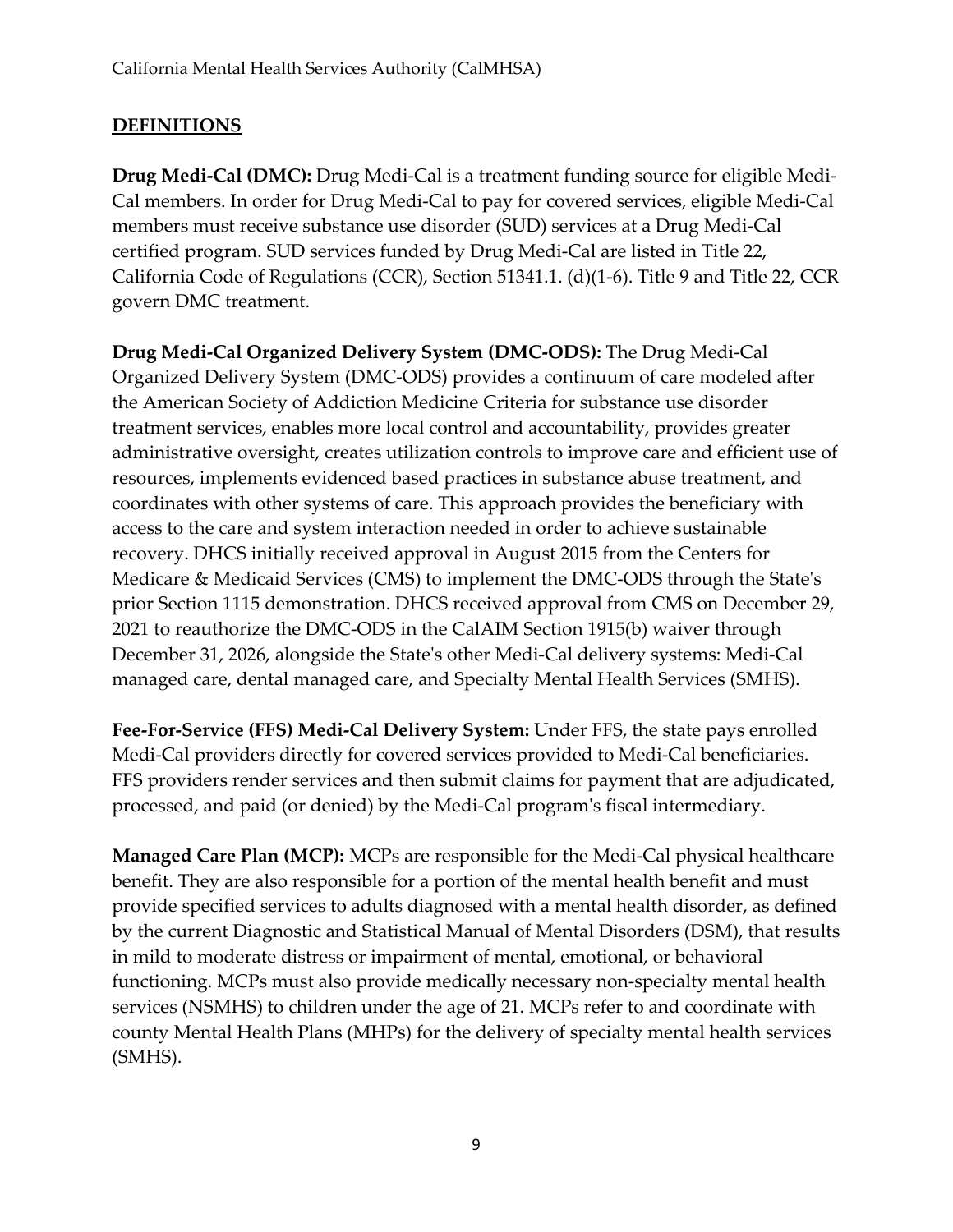**Non-Specialty Mental Health Services (NSMHS):** NSMHS are delivered via MCP and FFS delivery systems and are provided to recipients 21 years and over with mild-tomoderate distress or mild-to-moderate impairment of mental, emotional, or behavioral functioning resulting from mental health disorders. NSMHS may be provided to recipients under age 21, to the extent otherwise eligible for services through EPSDT, regardless of level of distress or impairment or the presence of a diagnosis, and recipients of any age with potential mental health disorders not yet diagnosed.

**Specialty Mental Health Services (SMHS):** SMHS include but are not limited to: Assessment, Plan Development, Rehabilitation Services, Therapy Services, Collateral, Medication Support Services, Targeted Case Management, Crisis Intervention, Intensive Care Coordination (ICC), Intensive Home-Based Services (IHBS) and Therapeutic Behavioral Services (TBS). SMHS are provided to Medi-Cal beneficiaries through County Mental Health Plans (MHPs). All the MHPs are part of county mental health or behavioral health departments and the MHP can provide services through its own employees or through contract providers.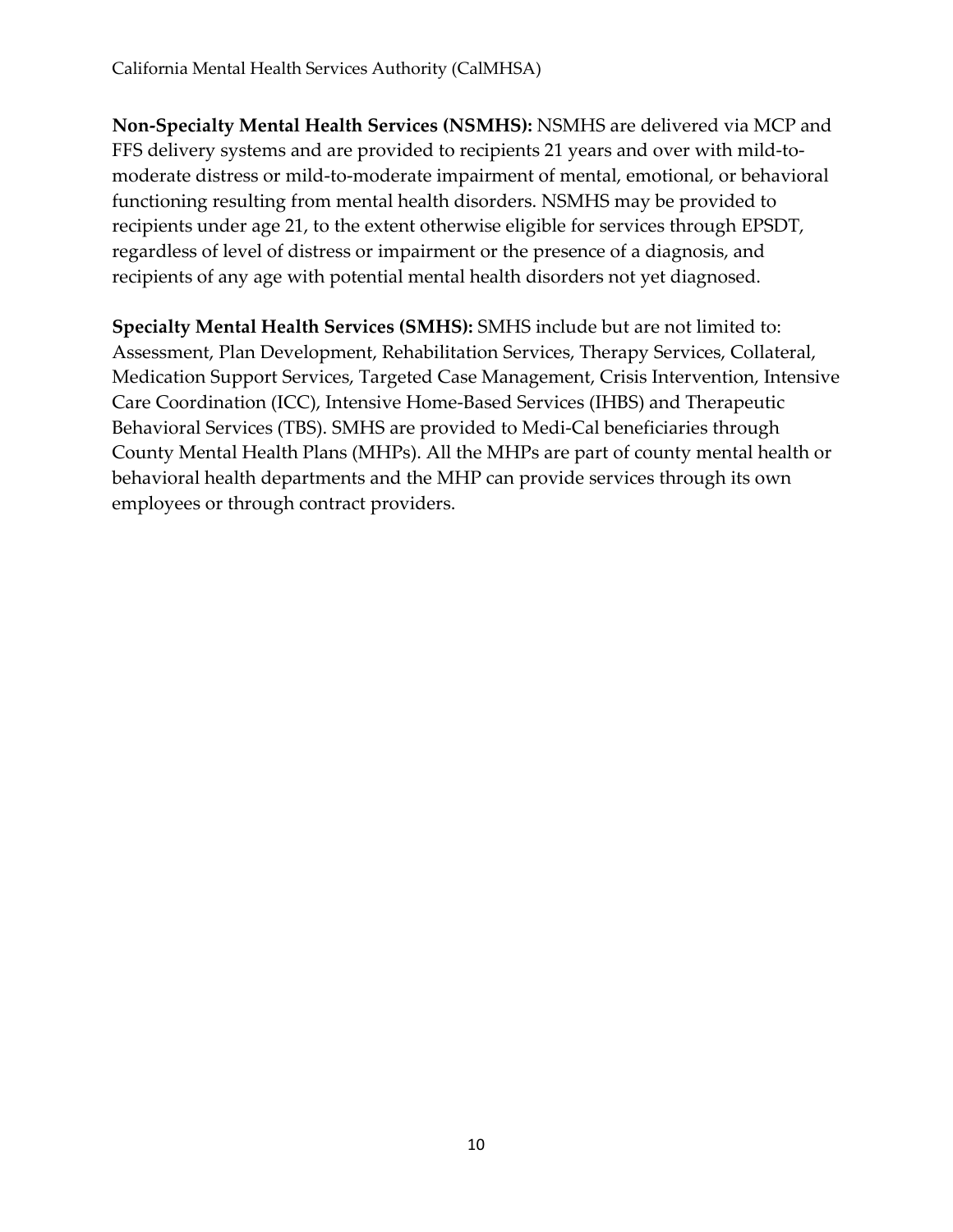#### **FORMS/ATTACHMENTS**

| Requirement  | Authority /               | Description                                                                    |
|--------------|---------------------------|--------------------------------------------------------------------------------|
|              | Background                |                                                                                |
| CalOMS       | Data Collection Guide     | CalOMS Treatment (CalOMS) is a data collection and reporting system for        |
|              | Data Compliance           | substance use disorder (SUD) treatment services.                               |
|              | Standards                 |                                                                                |
|              | Data Dictionary           |                                                                                |
| <b>CANS</b>  | IN 17-052                 | The Child and Adolescent Needs and Strengths (CANS) is a structured            |
|              | IN 18-007                 | assessment for identifying youth and family actionable needs and useful        |
|              |                           | strengths.                                                                     |
| <b>PSC</b>   | IN 17-052                 | The Pediatric Symptom Checklist (PSC) is a psychosocial screening tool         |
|              |                           | designed to facilitate the recognition of cognitive, emotional, and behavioral |
|              |                           | problems so that appropriate interventions can be initiated as early as        |
|              |                           | possible.                                                                      |
| <b>CSI</b>   | IN 19-020                 | The Client and Service Information (CSI) system is a system used to collect    |
|              |                           | encounter data for Medi-Cal and non-Medi-Cal clients for services provided     |
|              |                           | in County or City Mental Health Plan programs.                                 |
| <b>ASAM</b>  | <b>MHSUDS IN 18-046;</b>  | The American Society of Addiction Medicine (ASAM) Criteria is a                |
|              | <b>BHIN 21-071; BHIN</b>  | multidimensional assessment used to determine the appropriate level of care    |
|              | 21-075                    | across a continuum.                                                            |
| <b>DATAR</b> | 45 C.F.R. § 96.126        | The Drug and Alcohol Treatment Access Report (DATAR) is a DHCS system          |
|              | <b>DATAR Web User</b>     | used to collect data on substance use disorder treatment capacity and waiting  |
|              | Manual                    | lists.                                                                         |
| <b>PPSDS</b> | <b>Primary Prevention</b> | The Primary Prevention SUD Data Service (PPSDS) system is a system used        |
|              | Substance Use             | by counties to collect and report their primary prevention substance use       |
|              | Disorder Data Service     | disorder program and activity data.                                            |

*Attachment 1: Requirements That Remain in Effect*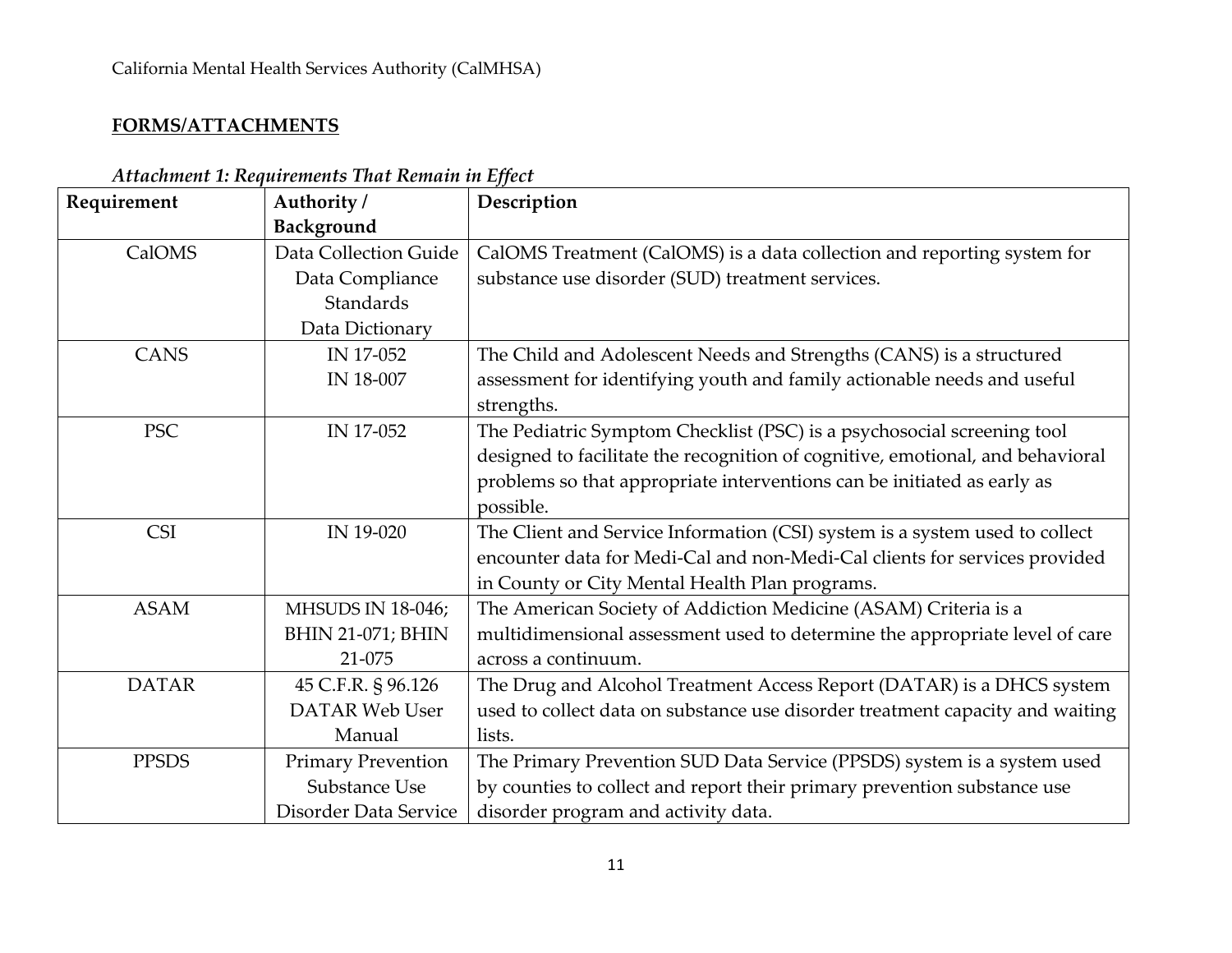|                | Data Quality<br><b>Standards</b>              |                                                                                  |
|----------------|-----------------------------------------------|----------------------------------------------------------------------------------|
| Discharge Plan | 42 C.F.R. § 482.43(a)                         | When requested by the beneficiary's physician, a hospital must arrange for       |
| Care Plan      | Welf. & Inst. Code                            | the development and implementation of a discharge plan for the beneficiary.      |
|                | 14197.1; Health & Saf.                        |                                                                                  |
|                | Code, § 1367.01, subd.                        | In the case of concurrent review, care shall not be discontinued until the       |
|                | (h)(3)                                        | enrollee's treating provider has been notified of the plan's decision and a care |
|                |                                               | plan has been agreed upon by the treating provider that is appropriate for the   |
|                |                                               | medical needs of that client.                                                    |
| Care Plan      | 42 C.F.R. §                                   | TCM requires compliance with the cited Federal rules and State Plan.             |
|                | 440.169(d)(2)                                 |                                                                                  |
|                | 42 C.F.R. § 441.18                            | See (5)A of this BHIN for guidance on documenting these requirements in          |
|                |                                               | line with CalAIM documentation reform.                                           |
| Care Plan      | 42 C.F.R. § 440.169(d)(2)                     | Intensive Care Coordination (ICC) requires compliance with the cited             |
|                | 42 C.F.R. § 441.18                            | Federal rules.                                                                   |
| Care Plan      | Medi-Cal Manual for                           | Intensive Home-Based Services (IBHS) and Therapeutic Foster Care                 |
|                | <b>Intensive Care</b>                         | (TFC) services for Medi-Cal Beneficiaries require a client plan.                 |
|                | Coordination (ICC),                           |                                                                                  |
|                | <b>Intensive Home-Based</b>                   |                                                                                  |
|                | Services, (IHBS), and                         |                                                                                  |
|                | Therapeutic Foster Care                       |                                                                                  |
|                | (TCF) Services for Medi-<br>Cal Beneficiaries |                                                                                  |
| Care Plan      | DMH IN 08-38                                  | Therapeutic Behavioral Services (TBS) require a client plan.                     |
|                |                                               |                                                                                  |
|                | Department of Mental                          |                                                                                  |
|                | Health Therapeutic                            |                                                                                  |
|                | <b>Behavioral Services</b>                    |                                                                                  |
|                | Coordination of Care                          |                                                                                  |
|                | <b>Best Practices Manual</b>                  |                                                                                  |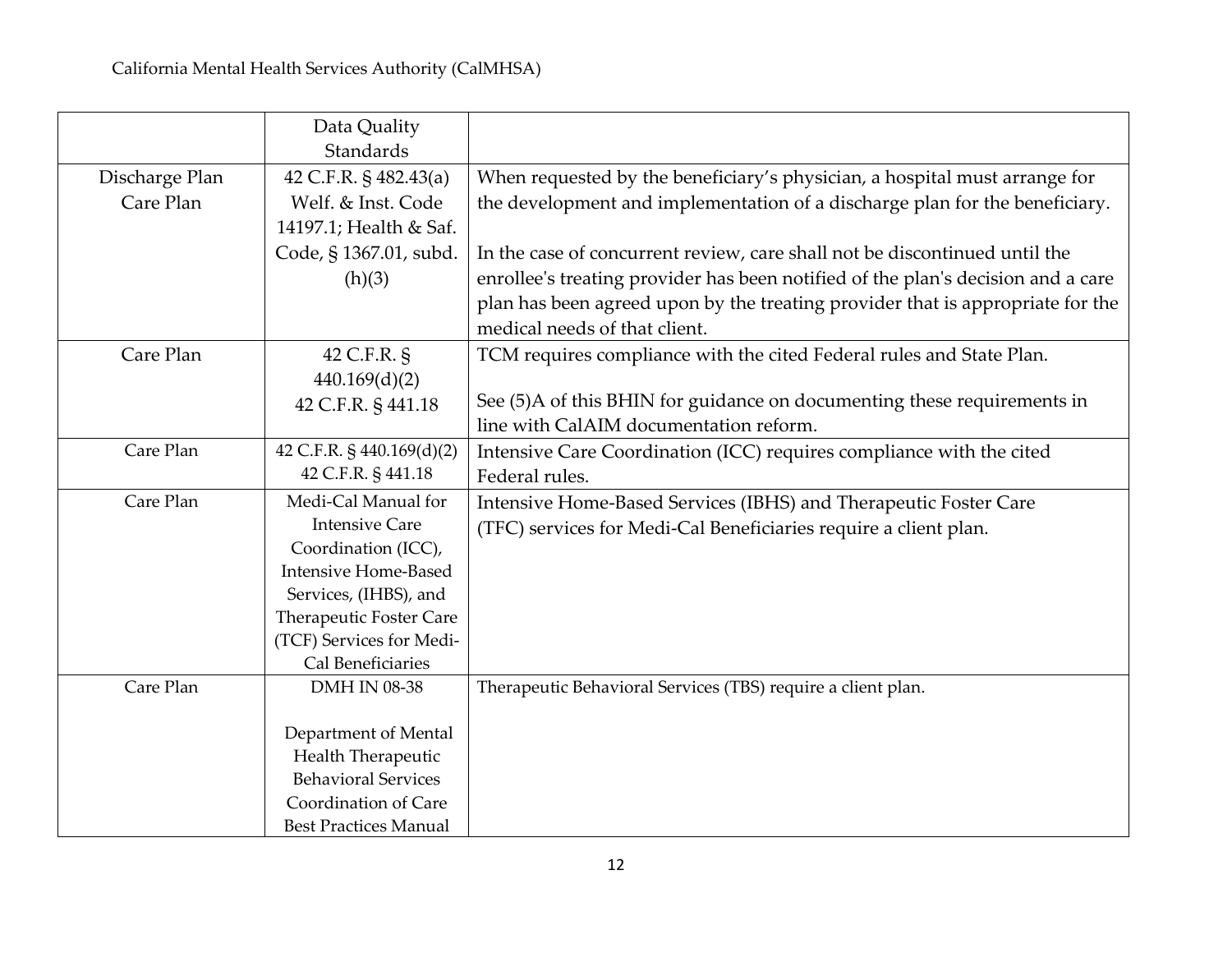|                              | Therapeutic Behavioral   |                                                                                     |
|------------------------------|--------------------------|-------------------------------------------------------------------------------------|
|                              | Services (TBS) require a |                                                                                     |
|                              | client plan.             |                                                                                     |
| Narcotic Treatment           | 42 C.F.R. § 8.12         | Narcotic Treatment Programs (NTP) are required by Federal law to create treatment   |
| Program                      |                          | plans for their beneficiaries. Furthermore, NTP requirements for documentation and  |
|                              |                          | program requirements are not changing under this BHIN.                              |
| <b>Treatment Plan</b>        | <b>Interim STRTP</b>     | A treatment plan is required for services provided in Short-Term Residential        |
|                              | Regulations Version II,  | Therapeutic Programs (STRTPs).                                                      |
|                              | Section 10               |                                                                                     |
| <b>Treatment Plan</b>        | CCR, tit. 22, § 77073    | A treatment plan is required for services provided in Psychiatric Health Facilities |
|                              |                          | $(PHF)$ .                                                                           |
|                              |                          |                                                                                     |
| Assessment and               | CCR, tit. 22, § 72451,   | A treatment plan is required for services provided in Special Treatment Programs    |
| <b>Treatment Plan</b>        | subd. (e); 72471         | within Skilled Nursing Facilities (STP-SNF).                                        |
|                              |                          |                                                                                     |
| <b>Assessment Timeframes</b> |                          |                                                                                     |
| and Individual Service       | CCR, tit. 9, § 786.15,   | An individual service plan is required for services provided in Mental Health       |
|                              | subds. (a), $(g)$        | Rehabilitation Centers (MHRCs).                                                     |
| Plan                         |                          |                                                                                     |
|                              |                          |                                                                                     |
|                              | CCR, tit. 9, §786.11     |                                                                                     |
|                              | subds. (b)               |                                                                                     |
| Needs and Services Plan      | CCR, tit. 9, § 1927,     | A Needs and Services Plan (NSP) is required for services provided to children in    |
|                              | subds. $(a)(6)$ , $(e)$  | <b>Community Treatment Facilities.</b>                                              |
| Treatment/Rehabilitation     | CCR, tit. 9, § 532.2,    | A treatment/rehabilitation plan is required for services provided in Social         |
| Plan                         | subd. $(c)$              | Rehabilitation Programs.                                                            |
| Plan of Care                 | Peer Support Services    | Peer support services will be based on an approved plan of care.                    |
|                              | SPA 21-0051; SPA 21-     |                                                                                     |
|                              | 0058; SPA 20-0006-A      | See section (5)B of this BHIN for guidance on documenting these                     |
|                              |                          | requirements in line with CalAIM documentation reform.                              |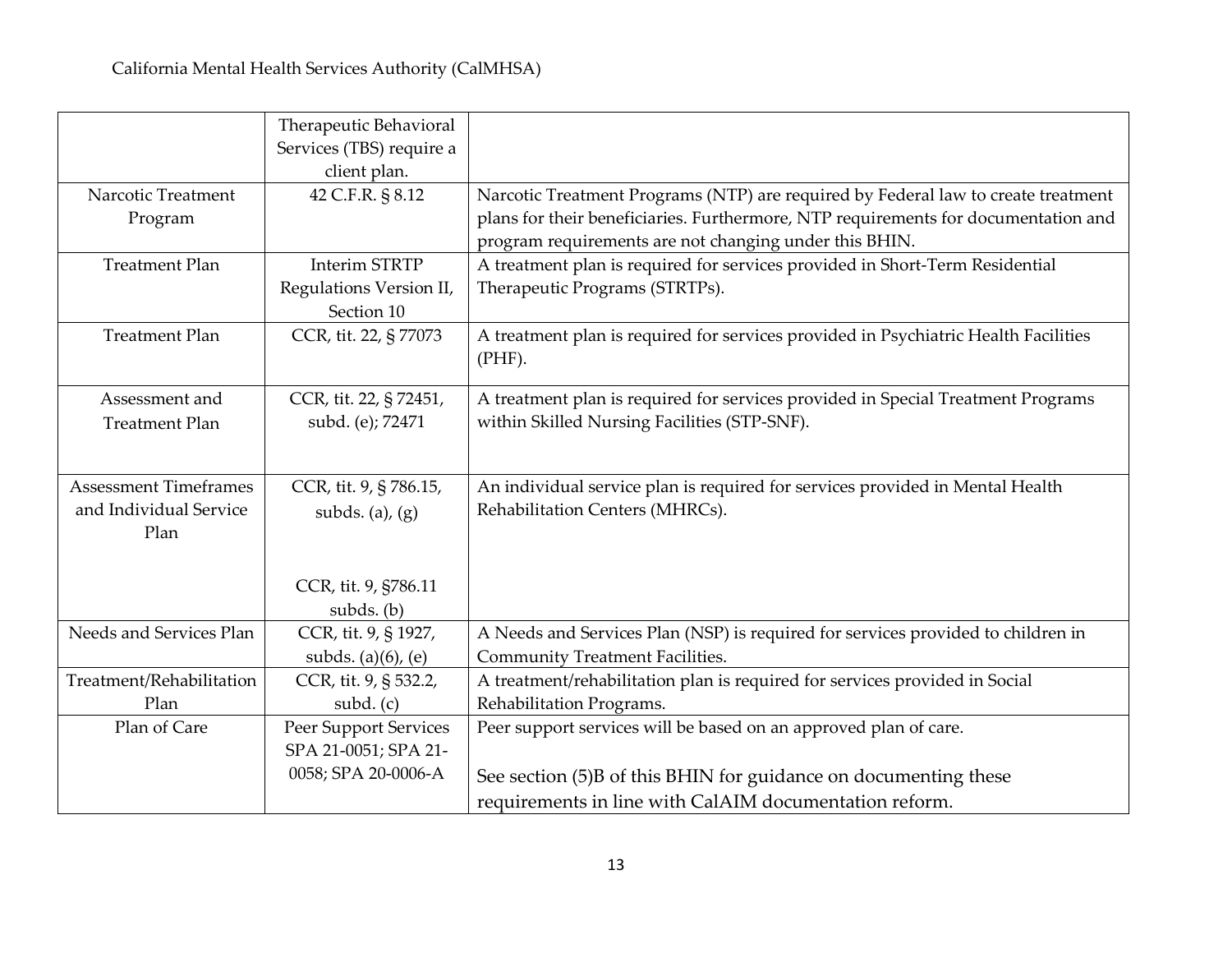| Physical Exam       | CCR, tit. 22, §51341.1     | Physical exam requirements, timeframes, and documentation requirements are         |
|---------------------|----------------------------|------------------------------------------------------------------------------------|
| Requirements (DMC & | subd. $(h)(1)(A)(IV)(a-c)$ | retained.                                                                          |
| DMC-ODS)            |                            |                                                                                    |
|                     | except (c) requirements    |                                                                                    |
|                     | related to updated         |                                                                                    |
|                     | treatment plans; DMC-      |                                                                                    |
|                     | ODS IA requirements        |                                                                                    |
|                     | III.PP.11.i. and ii.       |                                                                                    |
| Diagnosis           | DMC-ODS IA                 | The Medical Director or LPHA shall type or legibly print their name, and sign and  |
| Documentation and   | Requirements               | date the diagnosis narrative documentation. The signature shall be adjacent to the |
| Signature           | III.PP.10.i.a.ii.          | typed or legibly printed name.                                                     |
| Requirements(DMC-   |                            |                                                                                    |
| ODS)                |                            |                                                                                    |
|                     |                            |                                                                                    |

# *Attachment 2: Superseded Regulations*

| <b>Regulation Title and Section Number</b>               | <b>Superseded Part of Regulation</b>                                                                                                                 |
|----------------------------------------------------------|------------------------------------------------------------------------------------------------------------------------------------------------------|
| Title 9 Section 1810.205.2 Client Plan                   | Superseded entirely.                                                                                                                                 |
| Title 9 Section 1810.206 Collateral                      | Requirement that the needs of the beneficiary are<br>understood "in terms of achieving the goals of the<br>beneficiary's client plan" is superseded. |
| Title 9 Section 1810.232 Plan Development                | Superseded entirely.                                                                                                                                 |
| Title 9 Section 1810.440 MHP Quality management Programs | Subdivisions (c)(1)(A)-(C) and (c)(2)(A)-(B) are<br>superseded.                                                                                      |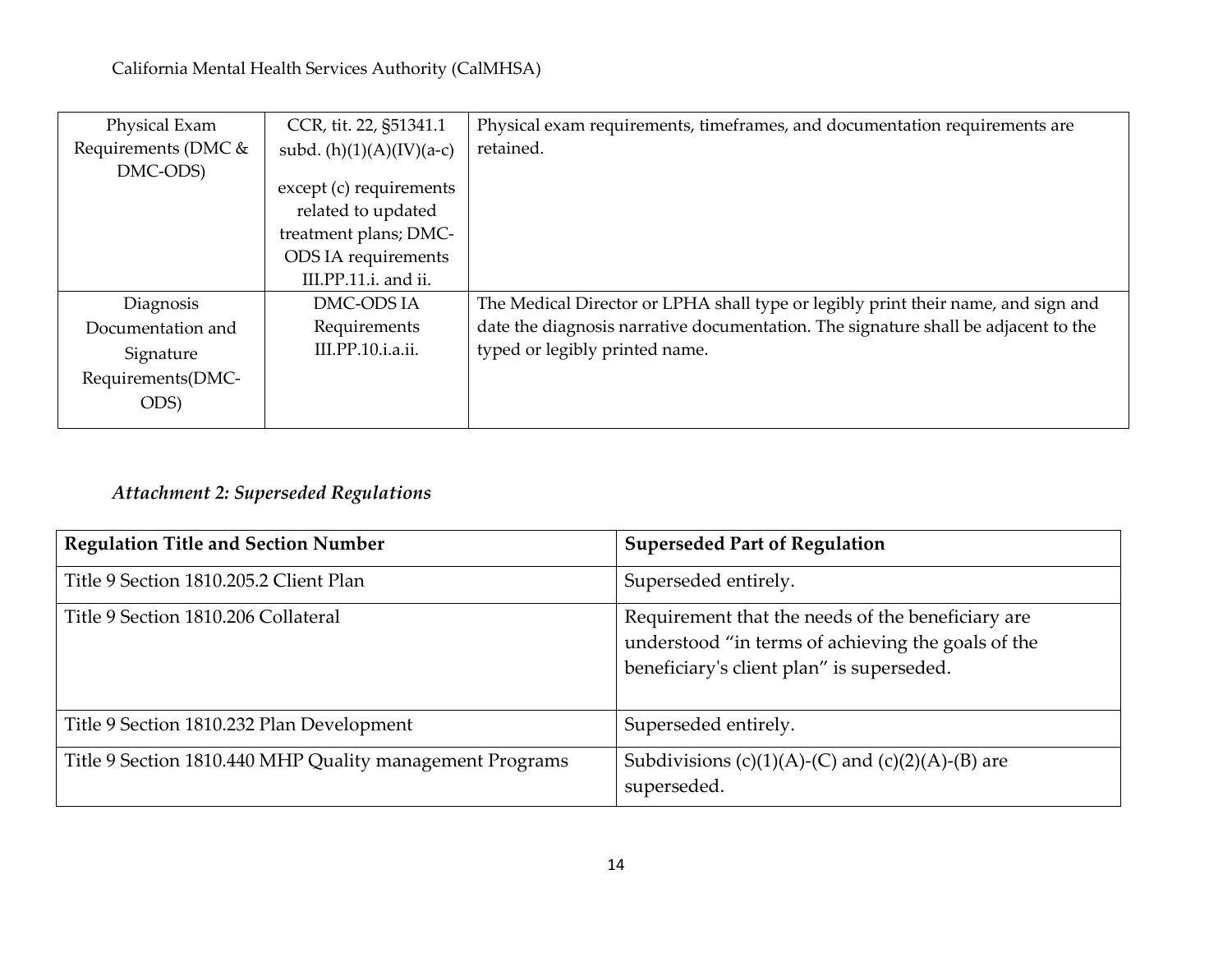| Subdivision (b)(5) is superseded.                                  |
|--------------------------------------------------------------------|
|                                                                    |
| Subdivision (e)(2)'s requirements related to approval of           |
| client plans are superseded.                                       |
| Subdivision $(d)(2)'s$ requirements related to treatment           |
| planning are superseded.                                           |
| Subdivision $(d)(3)'s$ requirements related to treatment           |
| planning are superseded.                                           |
| Subdivision (d)(4)'s requirements related to treatment planning    |
| are superseded.                                                    |
| Subdivision (d)(5)'s requirements related to treatment planning    |
| are superseded.                                                    |
| Subdivision $(g)((1)(B)(ii)$ is superseded.                        |
|                                                                    |
| Subdivision $(g)(2)(E)$ is superseded.                             |
|                                                                    |
| Subdivision $(h)(1)(A)(iv)(c)'s$ requirements related to updated   |
| treatment plans are superseded.                                    |
| Subdivision $(h)(1)(A)(v)(b)'$ s requirements related to treatment |
| plans are superseded.                                              |
| Subdivision (h)(2)(A)(i) is superseded.                            |
|                                                                    |
| Subdivision $(h)(2)(A)(ii)(a-c)$ is superseded.                    |
|                                                                    |
|                                                                    |